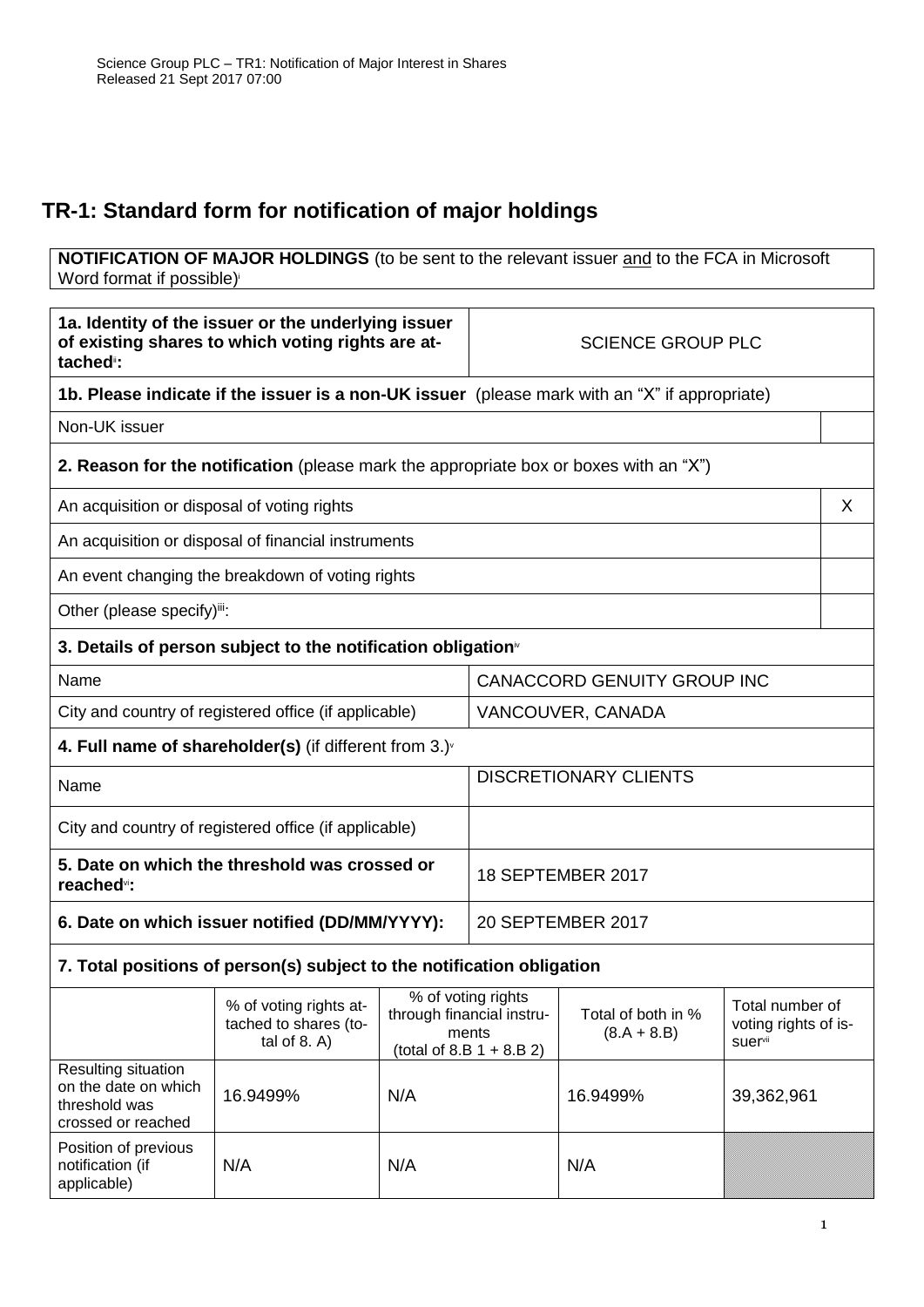## **8. Notified details of the resulting situation on the date on which the threshold was crossed or reached**viii

## **A: Voting rights attached to shares**

| Class/type of<br>shares | Number of voting rightsix                                     |                                                                       | % of voting rights                                            |                                                                       |
|-------------------------|---------------------------------------------------------------|-----------------------------------------------------------------------|---------------------------------------------------------------|-----------------------------------------------------------------------|
| ISIN code (if possible) | <b>Direct</b><br>(Art 9 of Directive<br>2004/109/EC) (DTR5.1) | <b>Indirect</b><br>(Art 10 of Directive<br>2004/109/EC)<br>(DTR5.2.1) | <b>Direct</b><br>(Art 9 of Directive<br>2004/109/EC) (DTR5.1) | <b>Indirect</b><br>(Art 10 of Directive<br>2004/109/EC)<br>(DTR5.2.1) |
| GB00B39GTJ17            |                                                               | 6,671,972                                                             |                                                               | 16.9499%                                                              |
|                         |                                                               |                                                                       |                                                               |                                                                       |
|                         |                                                               |                                                                       |                                                               |                                                                       |
| <b>SUBTOTAL 8. A</b>    | 6,671,972                                                     |                                                                       | 16.9499%                                                      |                                                                       |

|                                   |                               |                                         | B 1: Financial Instruments according to Art. 13(1)(a) of Directive 2004/109/EC (DTR5.3.1.1 (a))        |                    |
|-----------------------------------|-------------------------------|-----------------------------------------|--------------------------------------------------------------------------------------------------------|--------------------|
| Type of financial in-<br>strument | <b>Expiration</b><br>$date^x$ | Exercise/<br><b>Conversion Periodxi</b> | <b>Number of voting rights</b><br>that may be acquired if<br>the instrument is<br>exercised/converted. | % of voting rights |
|                                   |                               |                                         |                                                                                                        |                    |
|                                   |                               |                                         |                                                                                                        |                    |
|                                   |                               |                                         |                                                                                                        |                    |
|                                   |                               | <b>SUBTOTAL 8. B 1</b>                  |                                                                                                        |                    |

| 2004/109/EC (DTR5.3.1.1 (b))           |                                                        | B 2: Financial Instruments with similar economic effect according to Art. 13(1)(b) of Directive |                                                     |                            |                    |
|----------------------------------------|--------------------------------------------------------|-------------------------------------------------------------------------------------------------|-----------------------------------------------------|----------------------------|--------------------|
| <b>Type of financial</b><br>instrument | <b>Expiration</b><br>$date^{\scriptscriptstyle\times}$ | Exercise/<br><b>Conversion Pe-</b><br>riod xi                                                   | <b>Physical or</b><br>cash<br><b>settlement</b> xii | Number of<br>voting rights | % of voting rights |
|                                        |                                                        |                                                                                                 |                                                     |                            |                    |
|                                        |                                                        |                                                                                                 |                                                     |                            |                    |
|                                        |                                                        |                                                                                                 |                                                     |                            |                    |
|                                        |                                                        |                                                                                                 | <b>SUBTOTAL</b><br>8.B.2                            |                            |                    |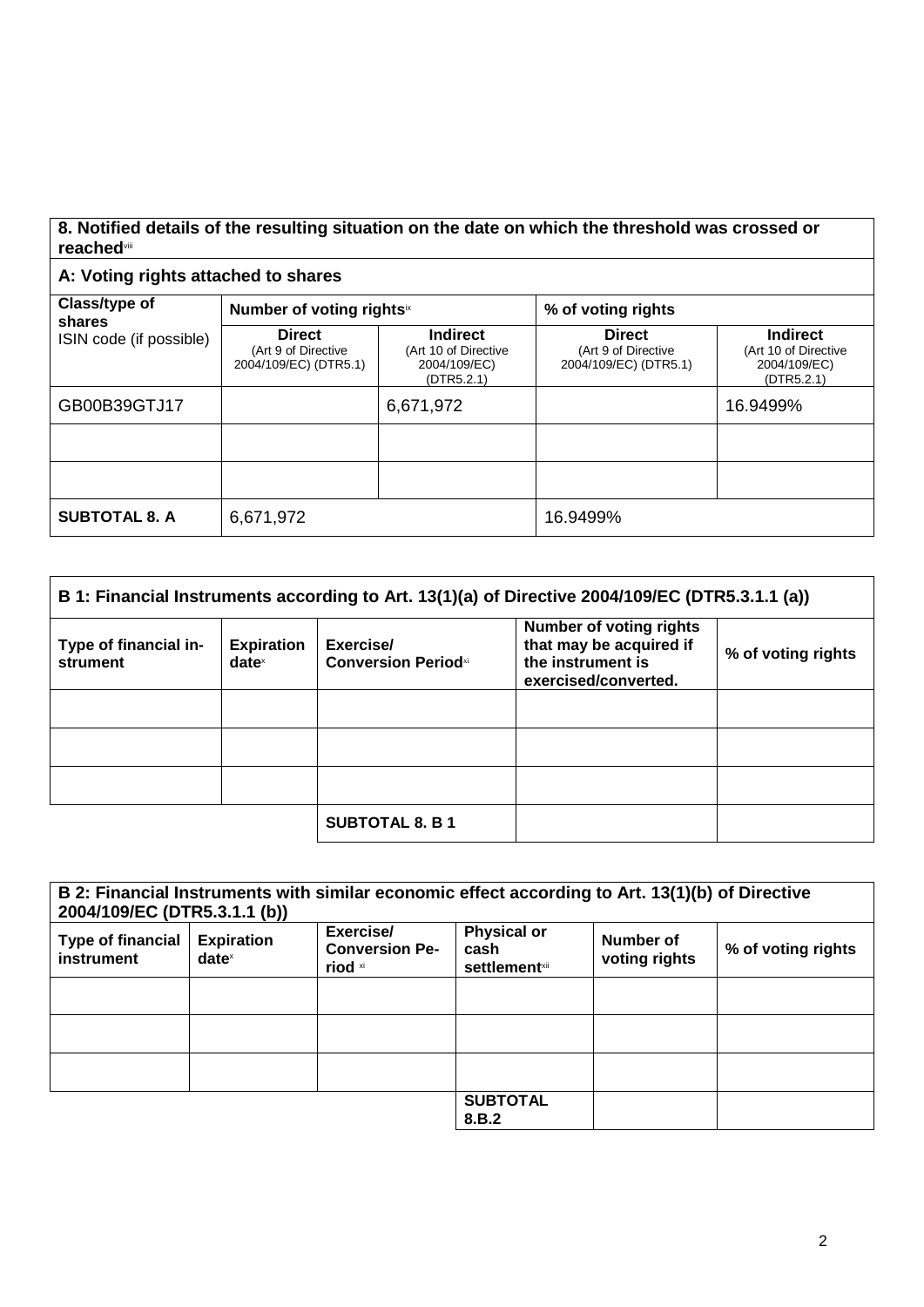| applicable box with an "X")                                                  | 9. Information in relation to the person subject to the notification obligation (please mark the                                                                                                                                 |                                                                                                                        |                                                                                |   |
|------------------------------------------------------------------------------|----------------------------------------------------------------------------------------------------------------------------------------------------------------------------------------------------------------------------------|------------------------------------------------------------------------------------------------------------------------|--------------------------------------------------------------------------------|---|
|                                                                              | Person subject to the notification obligation is not controlled by any natural person or legal entity and does not<br>control any other undertaking(s) holding directly or indirectly an interest in the (underlying) issuerxill |                                                                                                                        |                                                                                |   |
| (please add additional rows as necessary)                                    | Full chain of controlled undertakings through which the voting rights and/or the<br>financial instruments are effectively held starting with the ultimate controlling natural person or legal entity <sup>xiv</sup>              |                                                                                                                        |                                                                                | X |
| Name <sup>xv</sup>                                                           | % of voting rights if it<br>equals or is higher<br>than the notifiable<br>threshold                                                                                                                                              | % of voting rights<br>through financial in-<br>struments if it equals<br>or is higher than the<br>notifiable threshold | Total of both if it<br>equals or is higher<br>than the notifiable<br>threshold |   |
| <b>Canaccord Genuity</b><br>Group Inc. <sup>1</sup>                          | 16.9499%                                                                                                                                                                                                                         |                                                                                                                        | 16.9499%                                                                       |   |
|                                                                              |                                                                                                                                                                                                                                  |                                                                                                                        |                                                                                |   |
| <b>Canaccord Genuity</b><br><b>Wealth Group Holdings</b><br>Limited          | 16.9499%                                                                                                                                                                                                                         |                                                                                                                        | 16.9499%                                                                       |   |
| <b>Canaccord Genuity</b><br><b>Wealth Group Holdings</b><br>(Jersey) Limited | 16.9499%                                                                                                                                                                                                                         |                                                                                                                        | 16.9499%                                                                       |   |
| Hargreave Hale Limited                                                       | 16.9499%                                                                                                                                                                                                                         |                                                                                                                        | 16.9499%                                                                       |   |

<sup>1</sup><br><sup>1</sup> Each company set out in this table is ultimately owned by Canaccord Genuity Group Inc.

 $\overline{a}$ 

| <b>10.</b> In case of proxy voting, please identify: |  |
|------------------------------------------------------|--|
| Name of the proxy holder                             |  |
| The number and % of voting rights held               |  |
| The date until which the voting rights will be held  |  |

| 11. Additional information in                                                                                                                                                                                             |
|---------------------------------------------------------------------------------------------------------------------------------------------------------------------------------------------------------------------------|
| This disclosable event is as a result of the acquisition of Hargreave Hale Limited by Canaccord Genuity<br>Group Inc., through its wholly-owned subsidiary Canaccord Genuity Wealth Group Holdings (Jersey) Lim-<br>ited. |

| <b>Place of completion</b> | l London |
|----------------------------|----------|
|----------------------------|----------|